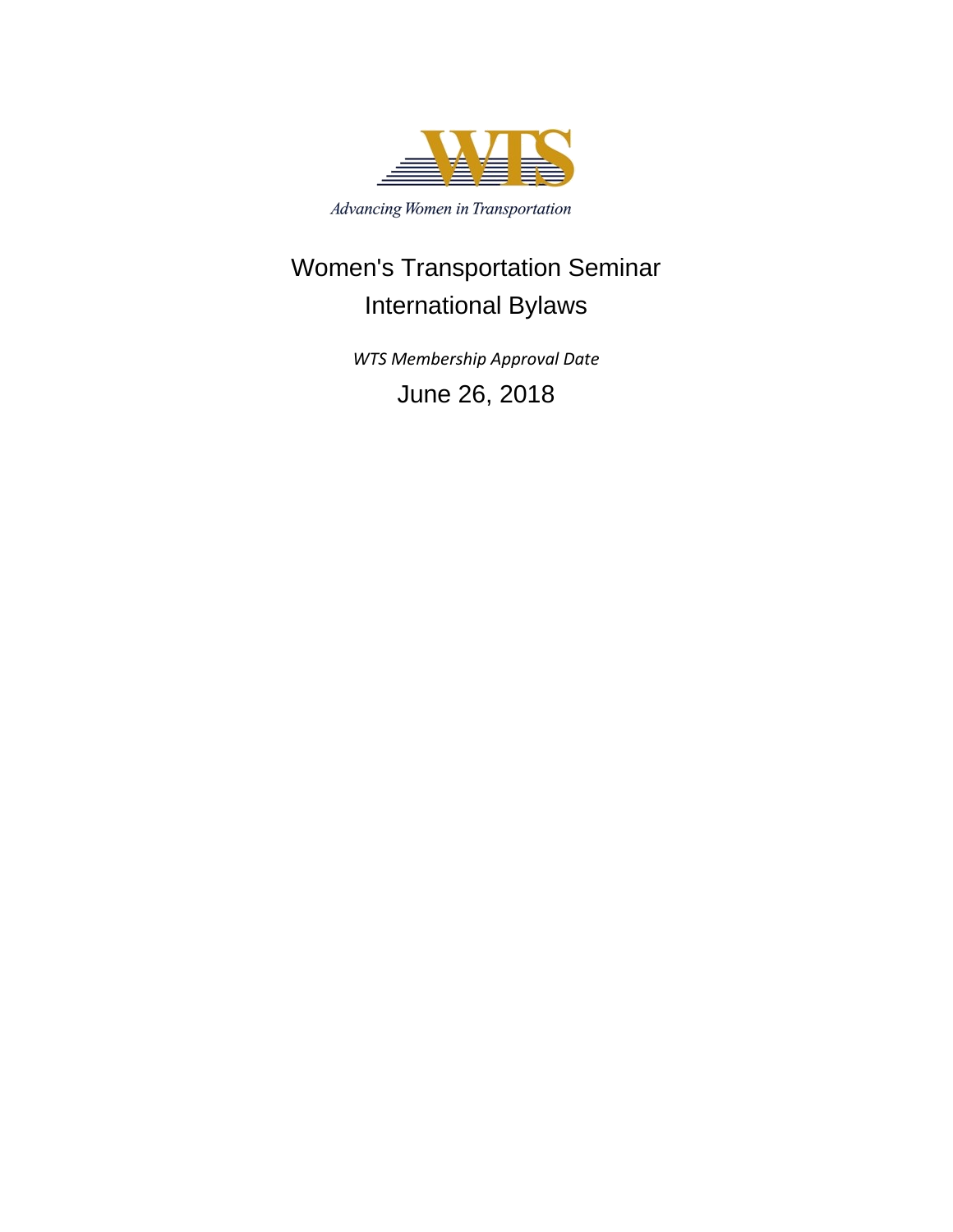# **Women's Transportation Seminar International Bylaws**

# **ARTICLE I. Name**

The name of the Corporation is Women's Transportation Seminar (WTS).

# **ARTICLE IA. Location**

The principal office of the Association is located in the metropolitan area of the District of Columbia.

# **ARTICLE II. Purpose**

The vision of the Corporation is equity and access for women in transportation. The mission of the Corporation is to attract, sustain, connect and advance women's career to strengthen the transportation industry. The objectives of the Corporation are to be served and accomplished through programs, services, scholarships, and other stimulating activities that will support the mission of the organization. All policies and activities of the Corporation shall be consistent with applicable federal, state and local laws and legal requirements and applicable tax exemption requirements, including the requirement that the Corporation not be organized for profit and that no part of its net earnings inure to the benefit of any private individual.

# **ARTICLE III. Membership**

Section 1. Eligibility. Membership is open to persons having a professional interest in the field of transportation.

Section 2. Dues. Members shall be admitted and shall be eligible to vote upon payment of all fees and dues as may be required by these bylaws or the Board of Directors. The amount of such dues shall be determined periodically by the Board of Directors and assessed upon each member. The provisions of these bylaws regarding dues shall supersede the provisions of any chapter bylaws regarding dues.

Section 3. Categories. The Board of Directors shall establish appropriate categories of membership and set dues and fees appropriate to each category of international membership as well as for chapter membership. The Board will establish policies for the benefits conferred with membership and the obligations of members to remain in good standing.

Section 4. Chapters. Membership in WTS includes membership in one or more chapters of WTS, in accordance with the membership policies set by the Board of Directors. Chapters shall not establish categories of membership or initiate membership with individuals separate from WTS membership.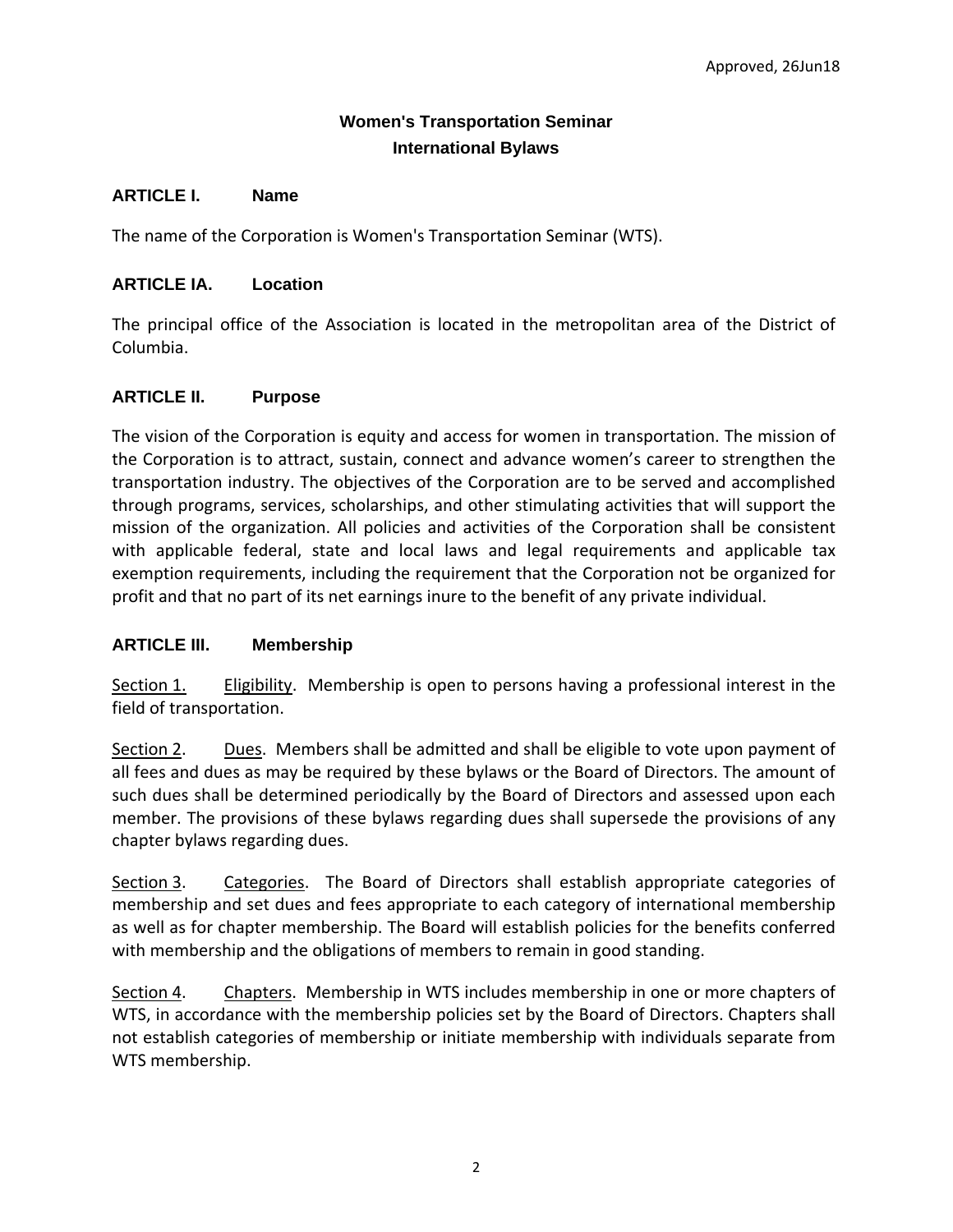# **ARTICLE IV. Meetings of the Membership**

Section 1. Annual Meeting. An annual meeting of the members shall normally be held for the purpose of presenting reports of activities of the Corporation. The day, time and place fixed for the Annual Meeting will be designated by the Board of Directors.

Section 2. Special Meeting. Special meetings of the members may be called by the Chair, the Board of Directors, or not less than one-tenth (1/10) of the members having voting rights. No business may be introduced for vote at a special meeting that was not included in the notice for the meeting.

Section 3. Notice. Written notice stating the place, day, hour, and purpose of any meeting of membership shall be delivered personally, by electronic communications or by mail to each member entitled to vote at such meeting, not less than ten (10) nor more than sixty (60) days before the date of such meeting. Such notice shall be delivered by electronic communications if authorized by the member. Such authorization shall remain valid as long as the member remains a member unless the member revokes such authorization by written notice to the Secretary of the Board.

Section 4. Quorum. One hundred (100) members present in person (including electronic or telephonic participation) at any meeting shall constitute a quorum at a meeting of the members. If a quorum is not present at any meeting of the members, a majority of the members present may adjourn the meeting to another date.

Section 5. Voting. Voting on all matters by members shall be normally conducted by electronic ballot. If a member prefers not to receive a ballot by electronic communications, such member must submit a written request to the Secretary of the Board at the time such member pays the annual dues for such ballot to be sent to that member by mail. If a vote is to take place at a meeting, members may vote in person at the meeting, by mail, or electronic communications. Action may also be taken by ballot without a meeting if the Corporation delivers a ballot to every member entitled to vote on the matter in accordance with District of Columbia Code section 29-405.09.

Section 6. Location. The Annual Meeting and any special meeting of the Members does not need to be held at a geographic location if the meeting is held by means of the Internet or other electronic communications technology in a fashion pursuant to which the members have the opportunity to read or hear the proceedings substantially concurrently with their occurrence, vote on matters submitted to the members, pose questions, and make comments.

#### **ARTICLE V. Board of Directors**

Section 1. Authority. The governing body of the Corporation is the Board of Directors, who is vested with the authority and has ultimate oversight responsibility for the management, supervision, control, direction, and financial affairs of the Corporation. The Board determines the vision and mission of WTS; approves the organization's strategy; approves the annual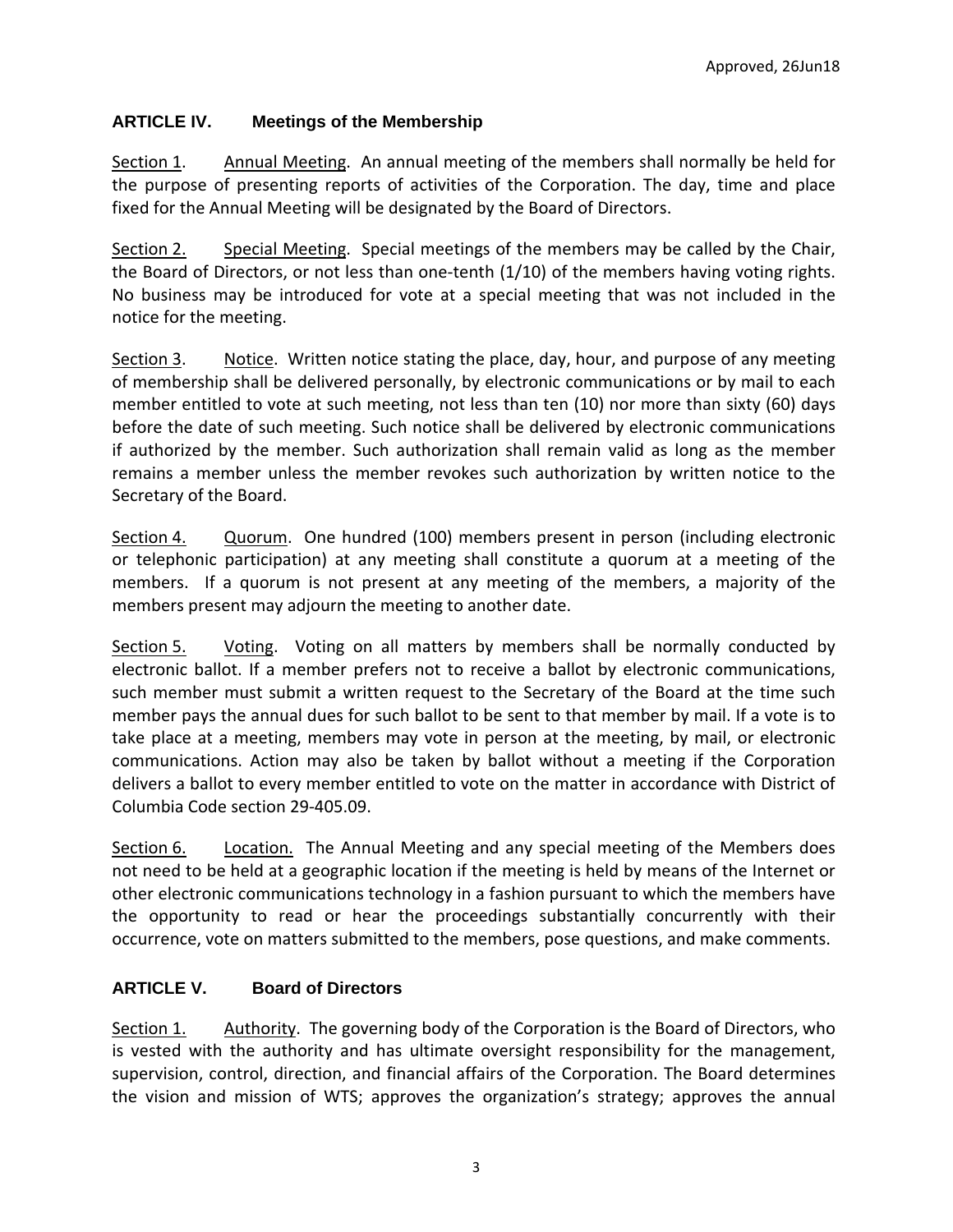financial goals, funding plans and budgets; approves major policies; designates and appoints committees; selects, evaluates, compensates and oversees the Executive Director; supports the Executive Director in leading and managing the organization; ensures adequate resources are allocated to support the strategic plan goals; determines, monitors and strengthens the association's programs and services; enhances the association's public standing and image; ensures legal and ethical integrity and accountability of the organization; recruits and orients new members for the board; assesses board performance; and facilitates the growth and development of Chapters.

Section 2. Composition. The Board of Directors of the Corporation shall be the Chair, Vice Chair, Secretary, and Treasurer of the Corporation, the Immediate Past-Chair, and a minimum of six (6) Directors at large. Two Board members may be appointed by the WTS Board to also serve on the WTS Foundation Board during their service on the WTS Board.

Section 3. Duties. Members of the Board will serve on committees, task forces and perform special assignments; participate in association meetings, events and programs; be informed about the organization's mission, services, policies and programs; and serve as liaisons to Region Councils to enhance the relationship among all WTS Chapters.

Section 4. Quorum, Voting. A majority of the voting members of the Board of Directors in attendance at any meeting shall constitute a quorum. The act of a majority of the Board of Directors present at a meeting at which a quorum is present shall be the act of the Board of Directors, unless the act of a greater number is required by law or by these bylaws. Meetings shall be conducted as in-person or by any means of communications pursuant to which the members of the Board of Directors may simultaneously hear each other during the meeting. A member of the Board participating in a meeting by this means shall be considered to be present in person at the meeting. Except to the extent that the Articles of Incorporation or these Bylaws require that action by the Board of Directors be taken at a meeting, any action required or permitted to be taken at a meeting of the Directors may be taken without a meeting if a unanimous written consent which sets forth the action is signed by each Director and filed with the minutes of proceedings of the Directors. A consent sent by a Director via electronic transmission shall have the same effect as a written consent.

Section 5. Vacancies. Any vacancy occurring in the Board of Directors due to resignation, incapacitation, removal, disqualification, or otherwise, shall be filled by election by the Board of Directors, except a vacancy in the position of Chair shall be filled by the Vice Chair. A person elected to fill a vacancy shall be elected for the predecessor's unexpired term in the office. The person filling a midterm vacancy in a Director at Large position may serve a maximum of two (2) terms consecutively in that position. Serving the midterm Director at Large position constitutes one term, if the person serves at least half of the unexpired term. The person filling the midterm vacancy in an Officer position may serve a maximum of one (1) term in that position. Serving the midterm Officer position constitutes one term, if the person serves at least half of the unexpired term.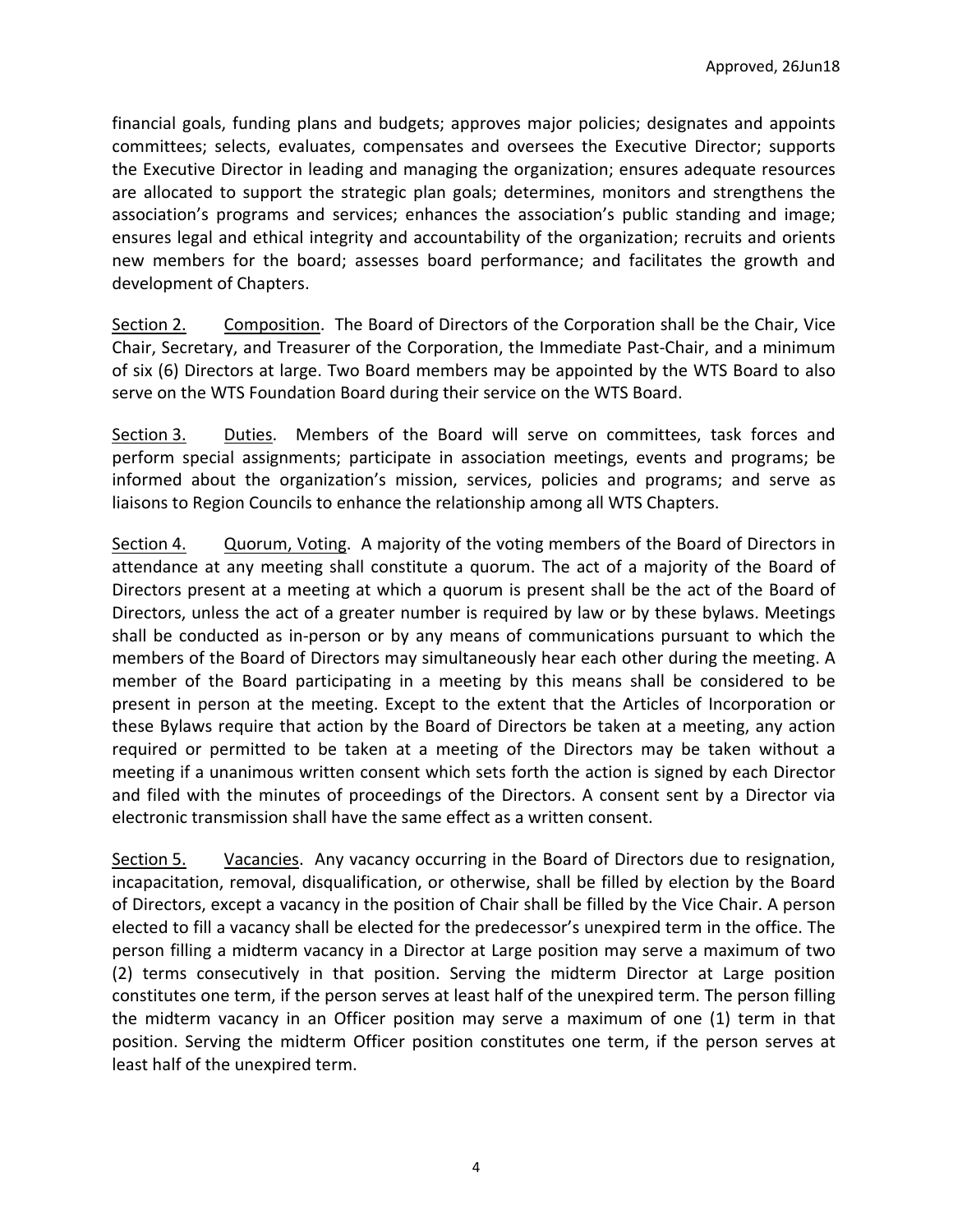Section 6. Removal. Any member of the Board of Directors, including any Officer, may be removed by a two-thirds (2/3) vote of the members of the Board whenever it is judged the best interest of the Corporation would be served thereby.

Section 7. Compensation. Any member of the Board of Directors shall not receive compensation for their services as officers or directors. Board of Directors' members may be reimbursed for expenses of attending meetings. This section shall not be construed to preclude any Board of Directors' member from serving the Corporation in any other capacity and receiving compensation thereof.

# **ARTICLE VI. Elections of Board of Directors**

Section 1. Elections. The Board of Directors shall be elected by the members using an electronic ballot prior to installment at the Annual Meeting of the Members in accordance with procedures determined by the Board of Directors. Candidates for the Board, including for elected Officer or Director at Large positions, will be presented by the Nominations Committee to the members for election by ballot. The Nominations Committee will issue a call for nominations to all members that includes a description of positions, qualifications and any prerequisites for positions, and written instructions regarding the process for nomination. The Nominations Committee shall select one candidate for each position. The person holding the position of Vice Chair shall, unless the individual declines the nomination, automatically become the candidate for Chair on the ballot. The official ballot will include options for write-in candidates for each office. Votes can be cast for any person who is eligible for election regardless of whether that person has been nominated. The ballot or accompanying materials will contain instructions for voting, the date on which voting shall begin and end, and information regarding each candidate seeking election. Candidates receiving a majority of the votes cast for the position will be elected. In the event of a tie for any position, a run-off election between the tied candidates will be held to determine the election for that office. Each Board member shall be a WTS member in good standing and shall hold office until a successor has been duly elected and qualified. The term of office of an elected Officer or Director at Large is two years.

Section 2. Term Limits. An elected Officer may serve a maximum of one (1) term in any one elected Officer position. A Director at Large may serve a maximum of two (2) terms consecutively in Director at Large position.

#### **ARTICLE VII. Officers**

Section 1. Officers. The elected Officers of the Corporation are the Chair, Vice Chair, Secretary, and the Treasurer. The Executive Director shall be an Officer of the Corporation appointed by the Board of Directors.

Section 2. Eligibility. With the exception of the Executive Director, Officers of the Corporation must hold a membership as a regular, public sector or executive leader. No person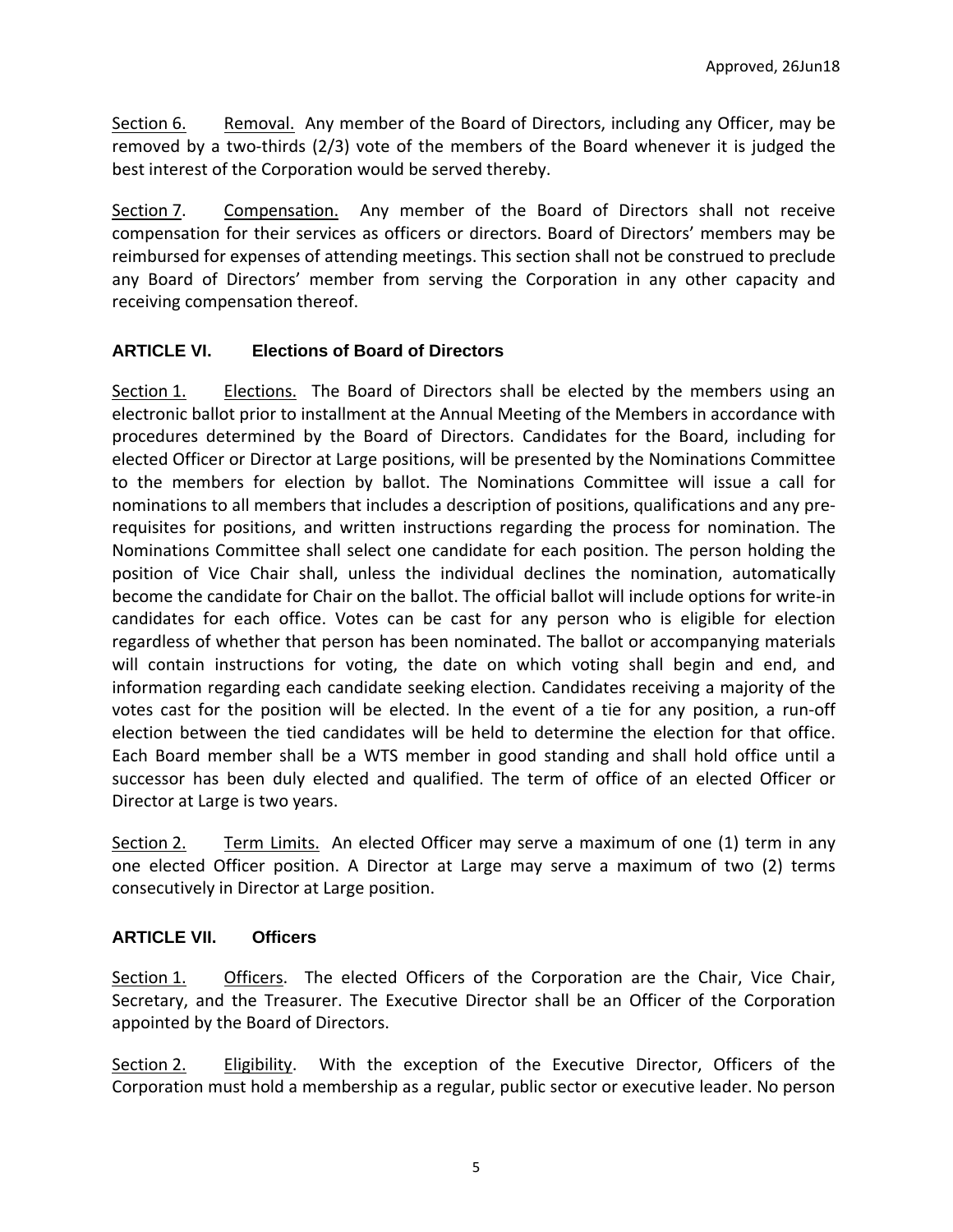may hold more than one Officer position at the same time.

Section 3. Chair. The Chair shall be the Chair of the Board of Directors and shall preside at all meetings of the members and of the Board of Directors. The Chair is an ex-officio member of all committees, except the Nominations Sub-Committee. The Chair oversees implementation of corporate and organizational policies and leads the Board of Directors in ensuring that all organizational entities act in accordance with the overall strategic objectives of WTS. The Chair appoints volunteers to key leadership positions, including chairs of committees and task forces to carry out the work of the Corporation.

Section 4. Vice Chair. The Vice Chair shall preside in the absence of the Chair or in the event the Chair is unable or refuses to act. When so acting, the Vice Chair shall have all powers of and be subject to all the restrictions upon the Chair. The Vice Chair prepares to assume the office of Chair; assists the Chair in the execution of duties; and shall perform such other duties as may be assigned by the Chair and by the Board of Directors.

Section 5. Secretary. The Secretary is responsible as the official corporate secretary to be the custodian of the Corporation's records. The Secretary shall keep the minutes of the meetings of the Board of Directors; ensure that minutes of meetings are properly recorded, distributed and approved and that all official actions of the Board are documented; see that all notices are duly given in accordance with the provisions of these bylaws or as required by law; and perform other duties as may be assigned by the Chair or by the Board of Directors.

Section 6. Treasurer. The Treasurer shall be the financial officer of the Corporation. The Treasurer is responsible for the financial affairs of the Corporation, overseeing that the financial operations meet appropriate legal and audit standards and that the organization is in compliance with all required legal and regulatory requirements governing tax filings and financial reporting. The Treasurer shall present the annual budget, financial reports, and annual report each fiscal year; and shall perform other duties as may be assigned by the Chair or by the Board of Directors.

Section 7. Executive Director. The Executive Director, employed by the Board of Directors, will have general and active management of the business and affairs of the Corporation, subject to WTS policies and procedures. The Executive Director shall serve as an officer of the Corporation. The Executive Director has the right to attend and participate at all meetings of the Board as a guest of the Board, except when the board enters executive session, but shall have no voting rights. The Executive Director implements the vision and mission of WTS as directed by the Board of Directors. In addition, the Executive Director will see that all orders and resolutions of the Board are carried into effect. The Executive Director will perform such other duties and have such other authority and power as the Board of Directors may prescribe. In the absence of an Executive Director, the Chair shall be responsible for the management of the Corporation.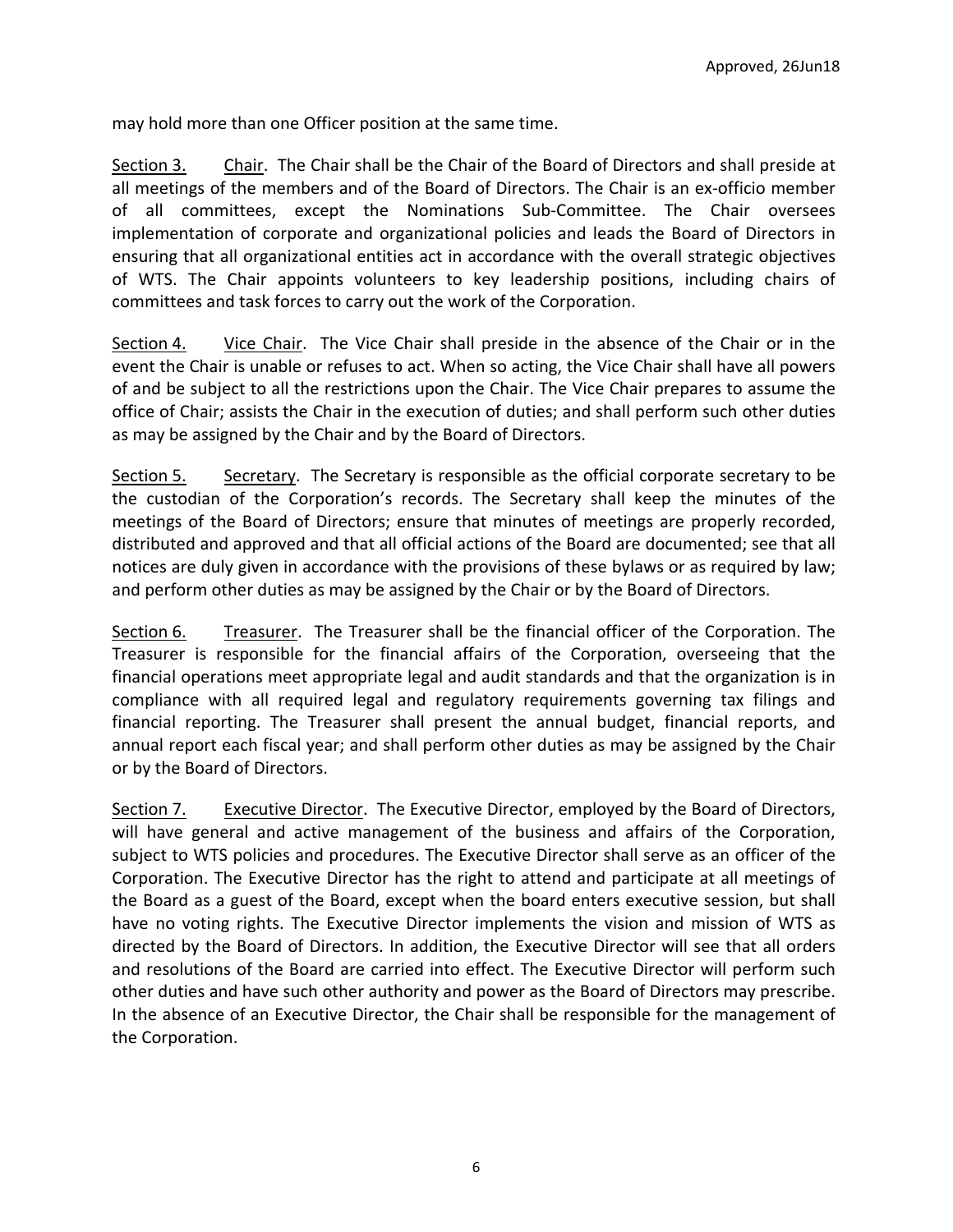### **ARTICLE VIII. Notice and Frequency of Board Meetings**

Section 1 Meetings. The Board shall hold regular meetings to transact any business within its powers. The date, time and place of the regular meetings of the Board shall be set by the Chair. The Secretary shall send notice of the date, time and place of each meeting to the members of the Board no less than five (5) days prior to the date set for each such meeting by electronic communications.

- (a) Meetings of the Board shall be held at such intervals as may be determined appropriate by the Board but not less frequently than quarterly in a calendar year. These meetings shall be attended in person or by electronic communications. Additional meetings shall be held at such intervals as may be determined appropriate by the Board in between quarterly meetings.
- (b) Failure to hold quarterly meetings shall not invalidate the Corporation's existence or affect any otherwise valid corporate acts.
- (c) All regular meetings of the Board shall be called by the Secretary at the direction of the Chair, Vice Chair, or, if the Chair is absent or is unable or refuses to act, by any three (3) Directors.
- (d) Written notice of the time and place of each regular meeting of the board shall be delivered to each member of the Board by electronic communications at least five (5) days before each meeting. If the current electronic address of a member of the Board is not shown on the records of the Corporation, and is not readily ascertainable, such notice shall be provided by other means authorized by law as carried in the records of the Corporation.

Section 2. Special Meetings. Special meetings of the Board may be called by: (a) the Chair, Vice Chair, or (b) any two (2) Directors. A notice shall be given to each Director of the time, place and purpose of each special meeting at least forty-eight (48) hours prior to the convening of such a meeting by electronic communications. If the current electronic address of a member of the Board is not shown on the records of the Corporation, and is not readily ascertainable, such notice shall be provided by other means authorized by law as carried in the records of the Corporation.

Section 3. Waiver of Meeting Notice. The transaction of any business at a special meeting of the Board that does not satisfy the notice requirements set forth above shall be deemed valid if a quorum is present and if, either before or after the meeting, each of the members of the Board not present at such meeting signs a written waiver of notice, a consent to the holding of the meeting or an approval of the minutes thereof. All such waivers, consents or approvals shall be filed with the records of the corporation and made a part of the minutes of the meeting by the Secretary of the Board.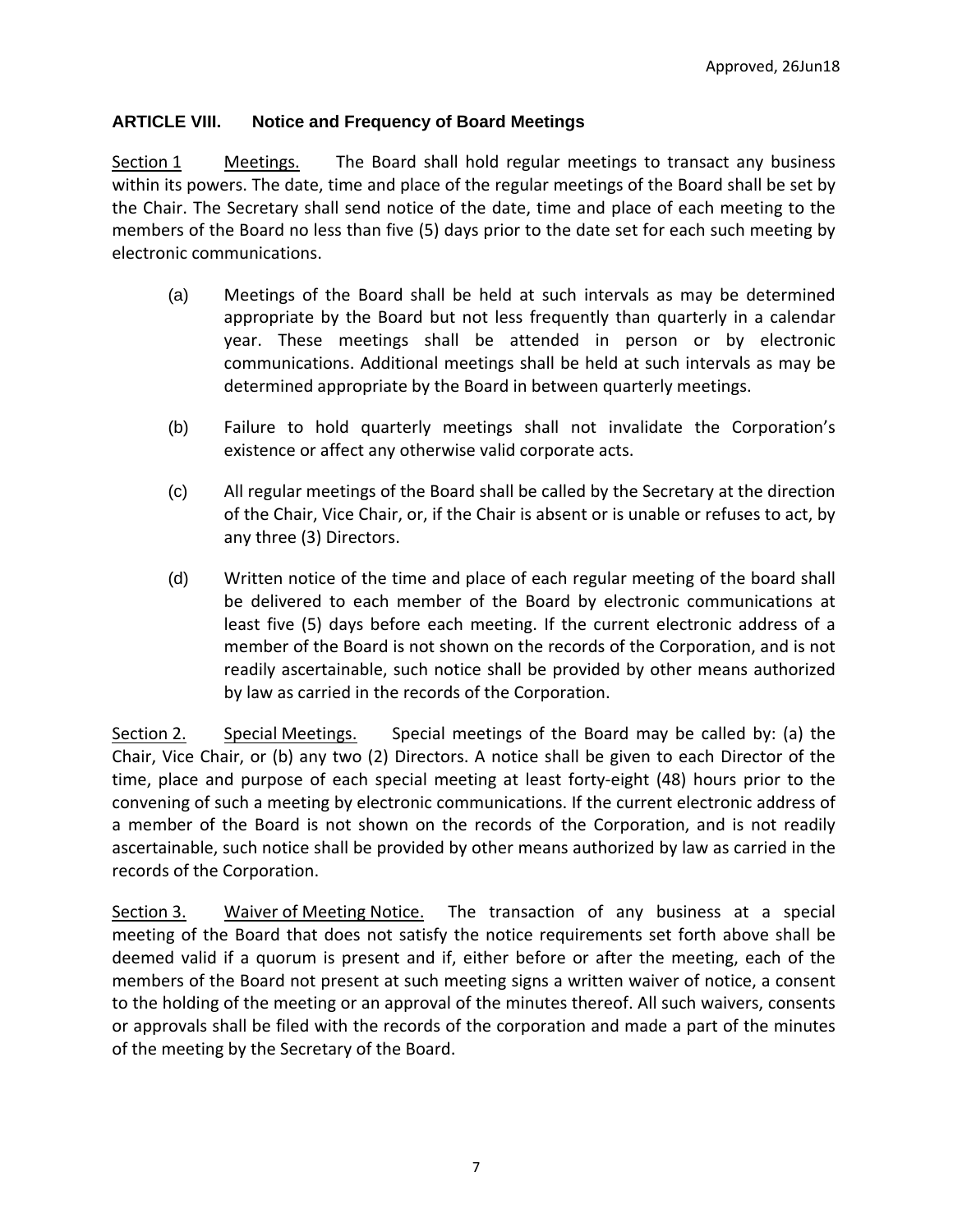# **ARTICLE IX. Committees**

Section 1. Executive Committee. An Executive Committee, consisting of the Chair, Vice Chair, Secretary, Treasurer, and the Immediate Past Chair,, may act in the place of the Board of Directors when authority is designated by the Board of Directors or in emergency matters where the Executive Committee action is subject to ratification by the Board at its next meeting. A majority of the Executive Committee in attendance at any meeting either in person or by electronic communications shall constitute a quorum.

Section 2. Formation. The Board of Directors may designate and appoint one (1) or more committees, to carry out the management of tasks delegated to them. Committees shall exist for the duration of the term of the Board of Directors which appointed them. Ad hoc committees or task forces shall exist until the completion of their appointed tasks or through the end of the term of the Board which appointed them, whichever occurs earlier.

Section 3. Appointment. The Chair shall appoint the chairs of committees and task forces. Members of committees shall be appointed by the Board of Directors.

Section 4. Vacancies. Vacancies in the membership of any committee may be filled by the Board of Directors. Vacancy in the position of chair of a committee shall be filled by appointment by the Chair.

Section 5. Quorum. A majority of the members of a committee present at any meeting either in person or by electronic communications shall constitute a quorum and the act of a majority of the members present at a meeting at which a quorum is present shall be the act of the committee.

Section 6. Meetings. Committees may select the number and times of meetings. Meetings shall be called by the committee chair or by any two members of the committee. Committee chairs shall notify committee members of the day, hour and place of meetings and shall notify members of the agenda items to be discussed or acted upon by electronic communications. Committees shall use procedures that include decisions made by majority or unanimous consent, and in accordance with the WTS Bylaws, Roberts Rules of Order, Newly Revised, for committees and WTS Policies and Procedures.

# **ARTICLE X. Chapters**

Section 1. Organization. Members may organize and maintain a Chapter with the approval of the Board of Directors and upon meeting the minimum requirements set forth by the Board of Directors. The Board of Directors may organize Chapters on its own initiative.

Section 2. Annual Report. Each chapter shall submit annually a report of its activities and financial affairs to its members and to the Board of Directors. If that report is deemed unsatisfactory by the Board of Directors or if the Board of Directors determines that a chapter is not in compliance with the Chapter requirements of these bylaws, no Chapter dues shall be returned to the Chapter until such deficiencies are corrected.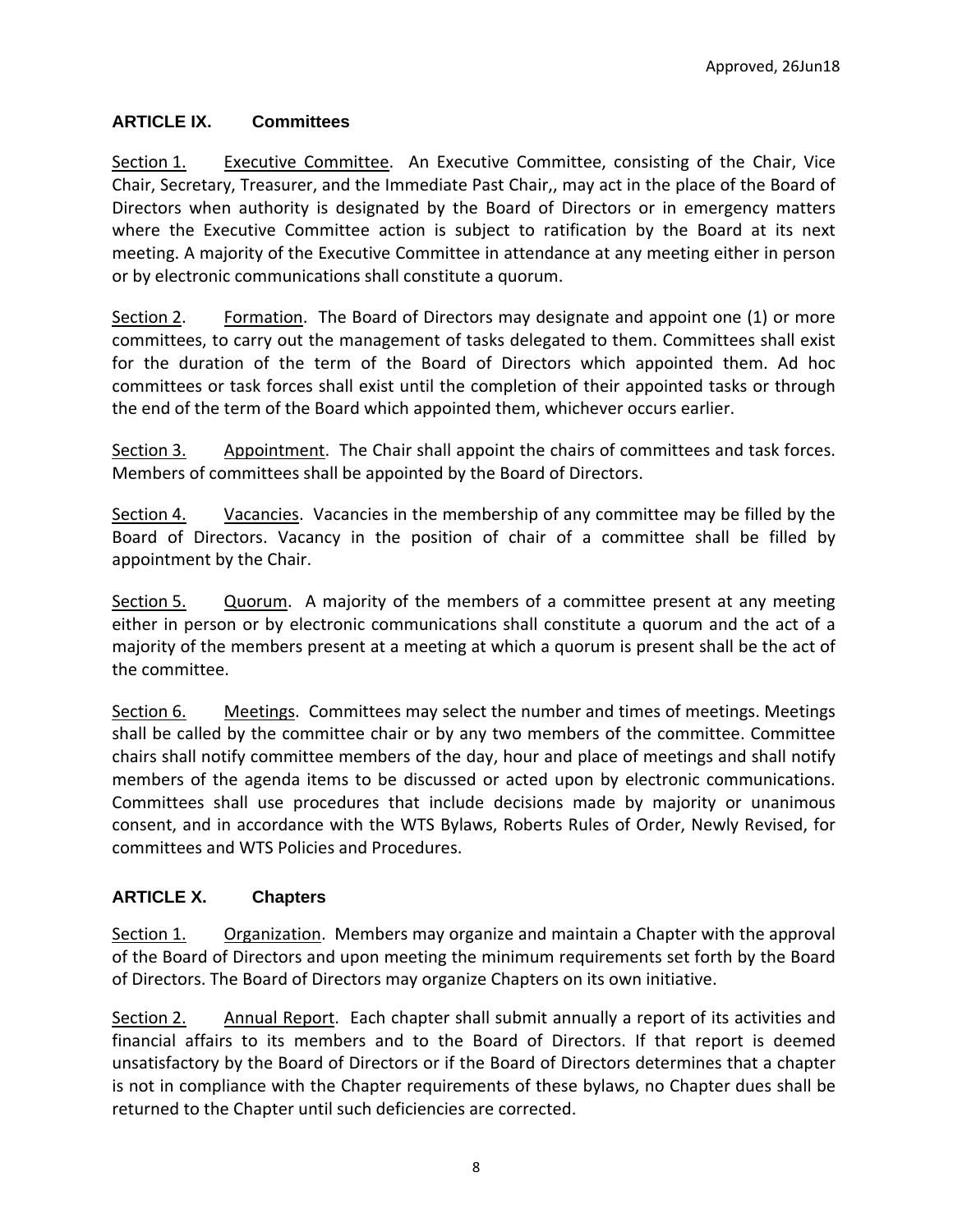Section 3. Dissolution. In the event that a chapter does not meet the requirements for Chapter status and/or does not conduct its affairs in compliance with current WTS Policies, the Board of Directors may initiate a process of dissolution to remove Chapter status from the group. Such process shall include identifying the issues of non-compliance in writing to the Chapter's board of directors on record and providing for notice of 60 days in which to comply with the requirements and policies. In the event of either no response to such notice or noncompliance with the requirements and policies within the stated period of notice, the Board of Directors will notify the Chapter of the Board's pending action to dissolve the Chapter and will conduct a vote of the Board to take such action. The Board will then send written notice to the Chapter board of its resolution.

Section 4. Affiliates. The Board of Directors shall have the authority to recognize as affiliates, groups which have objectives similar to WTS. These affiliates may be accorded such organizational and financial status as deemed appropriate by the Board of Directors in each individual case. Concurrent membership in WTS may be granted to the memberships of such groups.

# **ARTICLE XI. Inspection of Books and Records**

Section 1. Member's Right of Inspection. All books and records of the Corporation may be inspected by any member having voting rights, or the member's agent or attorney, provided the member presents a proper purpose for making the request and exercises the right of inspection during the Corporation's normal business hours.

Section 2. Director's Right of Inspection. Members of the Board may inspect and copy the books, records and documents of the Corporation at any reasonable time to the extent reasonably related to the performance of the Board member's duties as an Officer or Director at Large.

# **ARTICLE XII. Indemnification**

Section 1. General. The Corporation shall indemnify: (1) any individual who is a present or former Officer or member of the Board of Directors of the Corporation; or (2) any individual who serves or has served in another corporation, partnership, joint venture, trust, employee benefit plan or any other enterprise as a director of officer, or as a partner or trustee of such partnership or employee benefit plan, at the request of the Corporation and who by reason of service in that capacity was, is or is threatened to be made a party to any threatened, pending or completed action, suit or proceeding, whether civil, criminal, administrative or investigative, to the full extent permitted under the District of Columbia Nonprofit Corporation Act. The Corporation may, with the approval of the Board, provide such indemnification for any employee or agent of the Corporation.

Section 2. Advancement of Expenses. Reasonable expenses incurred by an Officer or member of the Board of Directors who is, or is threatened to be made, a party to any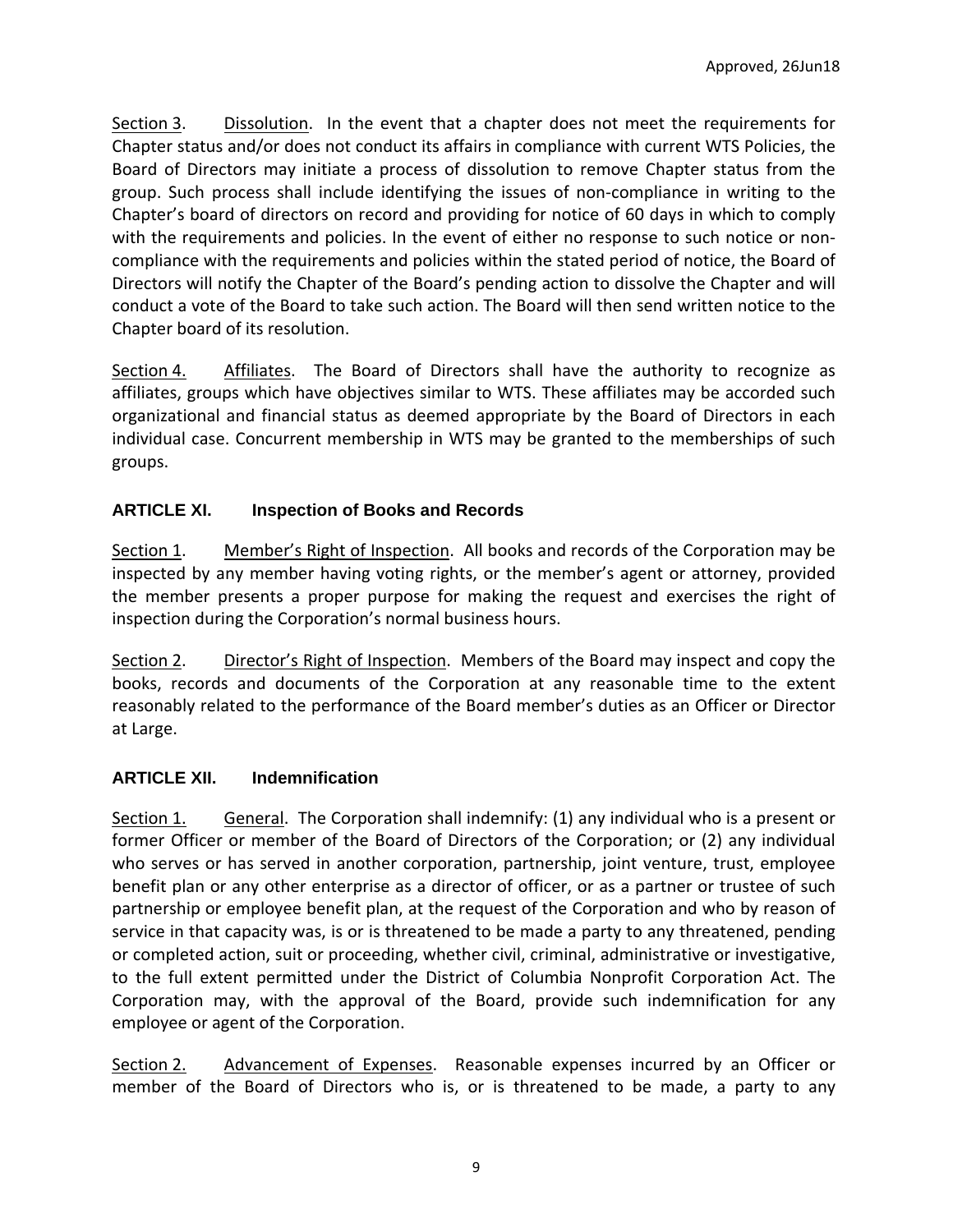threatened, pending or completed action, suit or proceeding, whether civil, criminal, administrative or investigative, may be paid or reimbursed by the Corporation, upon the approval of the Board, for the costs and expenses incurred by such person in connection with such proceeding in advance of the final disposition of the proceeding upon receipt by the Corporation of: (1) a written affirmation by the party seeking indemnification that he or she has a good faith belief that the standard of conduct necessary for indemnification by the Corporation as authorized herein has been met; and (2) a written undertaking by or on behalf of the party seeking indemnification to repay the amount if it shall ultimately be determined that the standard of conduct has not been met.

Section 3. Exclusivity. The rights of indemnification and advancement of expenses provided by these Bylaws shall not be deemed exclusive of any other rights to which a person seeking indemnification or advancement of expenses may be entitled under any law (common or statutory) or agreement, both as to action in his or her official capacity and as to action in another capacity while holding office or while employed by or acting as agent for the Corporation, and such rights shall continue in respect of all events occurring while a person was a Director or Officer and shall insure to the benefit of the estate, heirs, executors and administrators of such person. All rights to indemnification and advancement of expenses under the Articles of Incorporation or these Bylaws shall be deemed to be a contract between the Corporation and each Director or Officer of the Corporation who serves or served in such capacity at any time while this Section 3 is in effect. Nothing herein shall prevent the amendment of this Article, provided that no such amendment shall diminish the rights of any person hereunder with respect to events occurring or claims made before its adoption or as to claims made after its adoption in respect of events occurring before its adoption. Any repeal or modification of this Article shall not in any way diminish any rights to indemnification or advancement of expenses of such Director or Officer or the obligations of the Corporation arising hereunder with respect to events occurring, or claims made, while this Article or any provision hereof, is in force.

Section 4. No Contractual Liability. No individual shall be individually or jointly and severally liable for the contractual obligations or debts of the Corporation by virtue of having served as a Director or Officer of the Corporation.

# **ARTICLE XIII. Conflicts of Interest**

Section 1. Full Disclosure. Any member of Board of Directors, employee or committee member having an interest in a contract or other transaction with the Corporation shall disclose such interest to the Board, or a proper committee thereof, for consideration, authorization, approval, or ratification and shall make a prompt, full and frank disclosure of the person's interest to the Board or committee prior to its acting on such contract or transaction. Such disclosure shall include any relevant and material facts, known to such person, about the contract or transaction which might reasonably be construed to be adverse or potentially adverse to the Corporation's interests.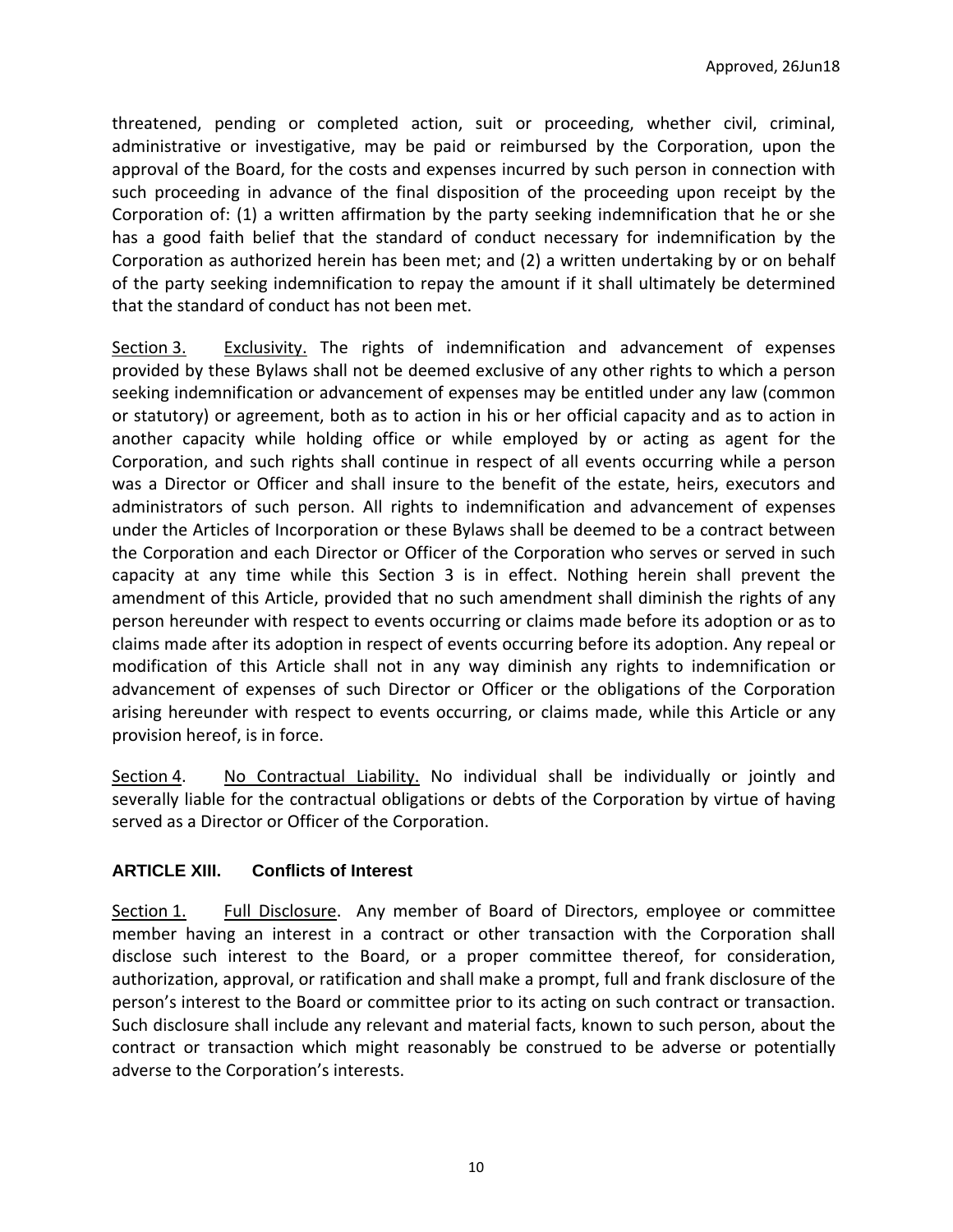Section 2. Procedure. The Board, or the proper committee thereof to which such disclosure is made, shall thereupon determine, by majority vote, whether the disclosure shows that a conflict of interest exists or can reasonably be construed to exist. If a conflict is deemed to exist, such person shall not vote on, nor use personal influence on, nor participate (other than to present factual information or to respond to questions) in the discussions or deliberations with respect to such contract or transaction. Such person may be counted in determining the existence of a quorum at any meeting where the contract or transaction is under discussion or is being voted upon. The minutes of the meeting shall reflect the disclosure made, the vote thereon and, where applicable, the abstention from voting and participation, and that a quorum was present.

Section 3. Policies. The Board may adopt conflict of interest policies requiring:

- (a) regular annual statements from members of the Board of Directors, employee(s) or committee members that disclose existing and potential conflicts of interest; and
- (b) corrective and disciplinary actions with respect to transgressions of such policies.

Section 4. Interested Parties. For purposes of this Article, a person shall be deemed to have an "interest" in a contract or other transaction if the person is the party (or one of the parties) contracting or dealing with the Corporation, or is a director, trustee or officer of, or has a significant financial or influential interest in, the entity contracting or dealing with the Corporation other than corporations, partnerships, joint ventures, or other entities owned, controlled, or managed by the Corporation. Simultaneous service as an officer or director of a WTS Chapter, Region Council or a competing organization might constitute a conflict of interest for any Officer or Director of WTS. The Board of Directors shall, from time to time and in its sole discretion, identify competing organizations which shall be those organizations that compete with WTS for members, sponsors, or earned revenue from program activity. An organization may also be designated as a competing organization if it takes positions on public policies that are contrary or in opposition to those positions taken by WTS.

# **ARTICLE XIV. Amendments**

These bylaws may be altered, amended, or repealed by a 66% majority of those members who voted on the proposed amendments, additions or deletions. Voting shall be conducted by the members eligible to participate by electronic ballot.

# **ARTICLE XV. Rules of Procedure**

The Board of Directors may establish rules that are consistent with these Bylaws for the policies, procedures and programs of the Corporation. The business of the Corporation with respect to adoption of motions presented to the membership or to the Board of Directors shall be conducted in accordance with the most recent edition of Robert's Rules of Order, Newly